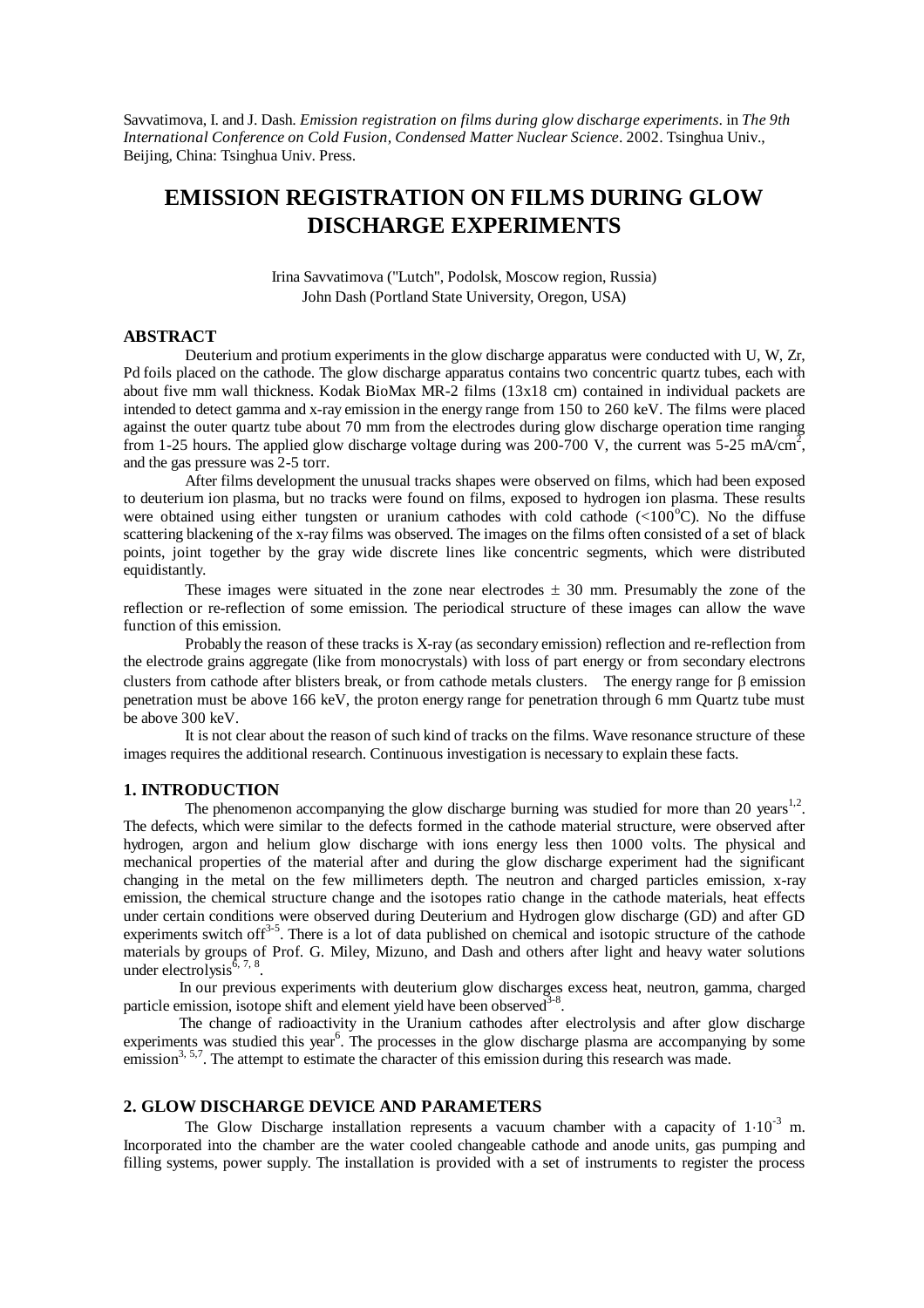parameters (current and voltage, residue media and working gas pressure) and the cathode thermocouples. The single or double Quarts tubes were used as walls of the chamber. The distance between the anode and the cathode scan was  $\sim$  3-5 mm. The chamber pressure values amounted to 10<sup>-1</sup>-10<sup>-2</sup> Torr for evacuation and 10<sup>-1</sup>-5 Torr when filled with working gas, respectively. Protium and Deuterium were used as working gases. The flow of the working gas was used always. The gas pressure in the vacuum chamber was 2-5 torr. The samples were exposed to irradiation at the current of 10- 25 mA and the Glow-Discharge voltage of 500-700 Volts. The duration of the x- ray films exposure in the glow discharge lasted from 1 to  $\sim$ 25 hours.

The main GD parameters are presented in Table1.

The samples measured  $\sim$  20 mm in diameter, 100 - 200 ukm in thickness, ion bombardment area of the samples

was  $\sim$  1 cm<sup>2</sup>. The samples were placed on the stainless steel cathode-holder and were pressed by Molybdenum nut. The thermocouple is located between the stainless steel cathode-holder and the sample. Molybdenum anode nut was also used. The stainless steel cathode-holder and the anode- holder respectively were placed inside the quarts tubes. The thickness of the  $SiO_2$  tubes were ~ 6 мм.

The cathode temperature was measured by the especially devised K type thermocouple, located inside stainless steel capillary and isolated between wires and capillary by  $Al_2O_3$  powder. The said thermocouple has the thin ending, allowing a good contact with the sample and the cathode-holder.

The sample was pressed by a Molybdenum nut, screening the stainless steel cathode-holder from the Glow Discharge plasma. This design of the cathode-holder and thermocouple does not allow any contact and to penetration of the chemical elements from both (of the cathode - holder and the thermocouple) inside Glow Discharge zone. The diagram of the chamber is presented in Ref. 6. We used the W, Zr, Pd and Uranium with purity 99,9% (Good Fellow, England) foils as cathode samples.

#### **3. BIO -MAX MR FILMS METHOD.**

X-ray Kodak Bio -Max MR films were used for some emission registration during the Glow Discharge bombardment. Kodak Bio -Max MR films (with maximum resolution) have a size 13x18 cm. The films, contained in individual packets, were placed out side the apparatus during the glow discharge operation ranging 1-25 hours.

The recommended maximum resolution of these films for gamma emission is within the energy range of 0.150 - 0.250 MeV. The gamma emission with such energy level can be register by BioMax MR films. The distance between the cathode-anode axis and the films was  $\sim 60$  millimeters (40 mm inside the Deuterium or Hydrogen plasma, 6 millimeters of the SiC tubes thickness and ~12 millimeters of the air layer). Films were processed after experiments under standard methods using the standard developing procedure according manual processing protocol: 5 minutes treatment to the developer, the rinse, 5 minutes in the fixer, then washing and drying. The diagram of the films placed outside the apparatus is shown in Fig.1.

#### **4. RESULTS**

Fig.2 illustrates the images formation (in the decreasing size) on the three films and places of their location for these three films, exposed during Uranium-Deuterium experiment.

The traces were observing in the zone between the electrodes, placed near the center of the apparatus  $\sim\pm$  30 mm from electrodes. The traces had different intensity from black to gray color and different shape. The black traces had the sharp boundaries and the gray traces boundaries were not the sharp (Fig.3).

The following kinds of traces were observed: the biggest size traces, the middle size traces of the round shape and the traces of the small size (the points or double points). The traces often looked like as the parts of spirals. The lines of separate black points were jointed together as solid wide gray line. Sometimes they looked like separate points set on the concentric rings. Biggest tracks with maximal size up to  $\sim$  30 mm can be seen, as combinations of small sharp points (traces), the components or the segments of the spirals. The axes of these spirals and double spirals were displaced and sometimes turned one to another at different angles. Fig.4 shows the image on the film after Uranium experiment in Deuterium. Fig.5 shown similar images on the two perpendicular by placed films, one image look like overlapped on the other film for the Tungsten sample with Deuterium plasma. The figures with the symmetric spin structure, located perpendicularly with regard one to another.

Fig.5a is the magnified fragment of Fig.5 with the detail presentation of this image.

The next experiments with x-ray films using Uranium and other metals were conducted:

#### **Table1 PARAMETERS OF THE GLOW DISCHARGE EXPERIMENTWITH X-RAY FILMS USING**

|  |  |  | #   Cathod   Media   Voltage,   Current,   Cathode   Film number | Time of Images |  |
|--|--|--|------------------------------------------------------------------|----------------|--|
|  |  |  |                                                                  |                |  |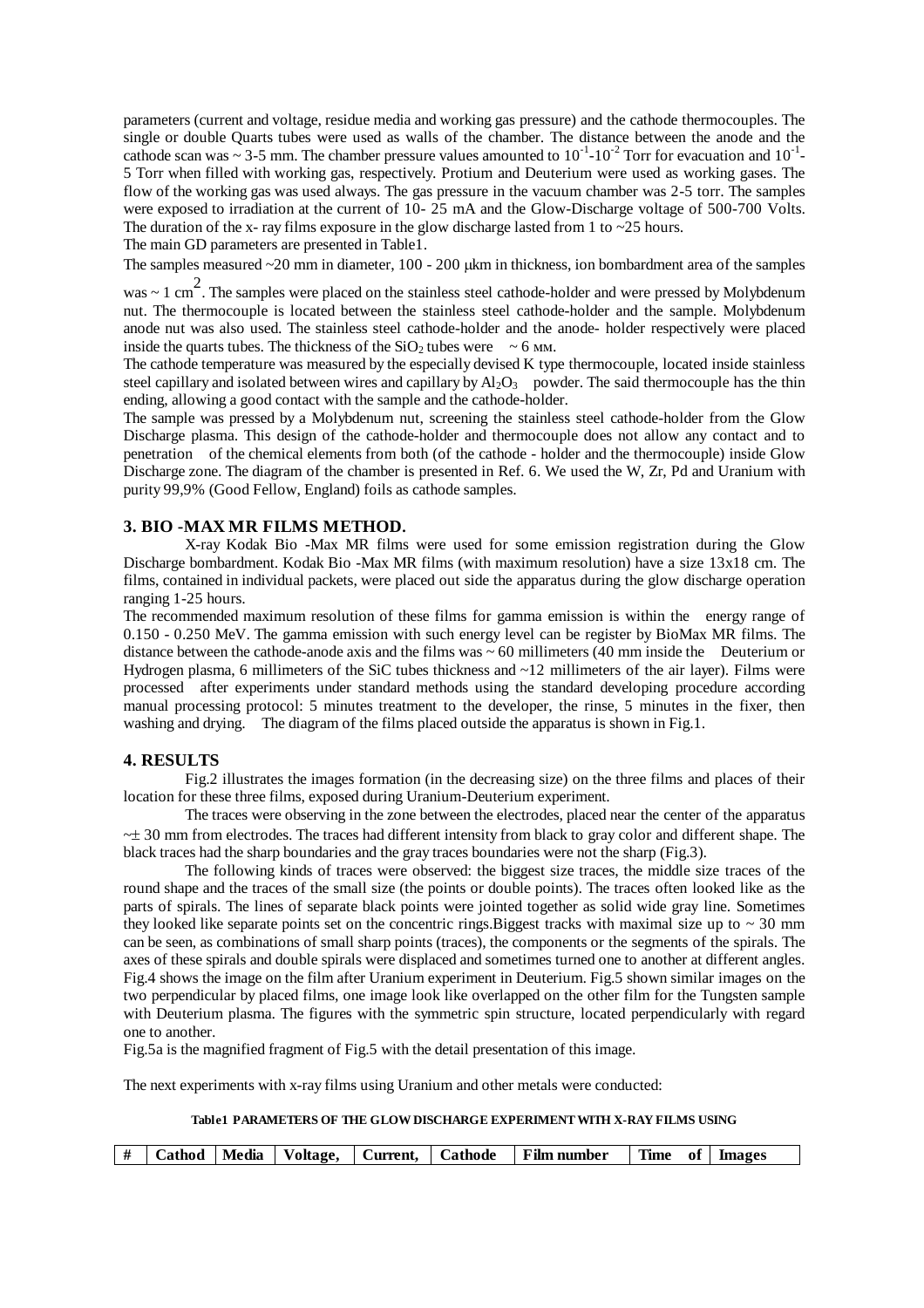|                         | e      |         | $\mathbf{V}$ | mA       | sample           |                       | exposure,      | formation      |
|-------------------------|--------|---------|--------------|----------|------------------|-----------------------|----------------|----------------|
|                         | sample |         |              |          | maximal          |                       | <b>Hours</b>   |                |
|                         |        |         |              |          | $T, {}^{\circ}C$ |                       |                |                |
| $\mathbf{2}$            | W      | Air     | 550±50       | $13\pm2$ | 22               | $\overline{2}$        | 22             | N <sub>0</sub> |
| 3                       | W      | H       | 800±200      | 15±5     |                  | 3/1                   | 5.5            | N <sub>0</sub> |
|                         | W      | H       | 660±5        | 20       |                  | 3/2                   | 16.5           | N <sub>0</sub> |
| $\overline{\mathbf{4}}$ | W      | $\bf H$ | 720±50       | $12\pm2$ |                  | 4/1                   | 18.5           | N <sub>0</sub> |
|                         | W      | H       | 750±5        | 7        |                  | 4/2                   | 1              | N <sub>0</sub> |
| 5                       | W      | D       | $475 + 5$    | $16\pm2$ | <b>120</b>       | 5/0                   | $\mathbf{1}$   | N <sub>0</sub> |
|                         | W      | D       | 570±40       | 12±4     | 65               | 5/2                   | 5.5            | Yes**          |
| 6                       | U(1)   | D       | 570±5        | $8\pm2$  | 50               | $6/5$ ; $6/6$ ; $6/7$ | 3.25           | Yes**          |
|                         | U(1)   | D       | $620 \pm 25$ | $22\pm3$ | $230 \pm 30$     | $6/8$ ; $6/9**$       | 5              | No.            |
| $\mathbf{1}$            | U(4)   | D       | 550±50       | 9±1      | $70 + 10$        | $11/1$ ; $11/2^*$     | 2.5            | Yes**          |
| $\mathbf{1}$            |        |         |              |          |                  |                       |                |                |
| $\overline{7}$          | U(2)   | $\bf H$ | 575±75       | 10±5     | $50 + 10$        | $7/1$ ; $7/2$ ; $7/3$ | 21             | N <sub>0</sub> |
|                         | U(2)   | H       | 575±75       | 8±2      | $100 + 50$       | $7/47/5a,b^*;$        | 25             | N <sub>0</sub> |
| 8                       | U(3)   | H       | 600±100      | 15±5     | 150±50           | $8/1a,b*,8/2a,b*$     | 18             | N <sub>0</sub> |
| $\boldsymbol{9}$        | Zr     | H       | 600          | 13±3     | <b>200</b>       | $9/1$ *; $9/2$ *      | 46             | N <sub>0</sub> |
| $\mathbf{1}$            | Pd     | H       | 600±50       | $18\pm2$ | 250              | 10                    | $\overline{2}$ | N <sub>0</sub> |
| $\bf{0}$                |        |         |              |          |                  |                       |                |                |

\* Two films, jointed together ( $\vert \vert$ ), other films were placed perpendicularly ( $\bot$ )

\*\* Double marks are noted the films with biggest spiral images formation.

Sometimes the nearest tracks (or systems of traces) look as located at different levels (one under another) (Fig.5a), but there is only one emulsion layer in these Kodak Bio-Max MR films. presumable, it means, that the different images formed at different moments on the nearest places of the films from crystals, which located on the electrodes side by side.

## **5. DISCUSSION**

The main points of table 1 and the films analysis are following:

- The images formation on the x-ray films took place only during deuterium bombardment
- The images formation on the x-ray films was observed only for the cooled cathode with temperature less  $100^{\circ}$ C
- The images on the two films, which were placed perpendicularly  $(\perp)$  overlap one another.

The biggest images on the x-ray films appeared in experiments with the following parameters: the voltage ~600 volts and current ~0.01 Amperes.

After the development films the unusual shape of tracks were observed on films, which had been exposed to deuterium ion plasma, but no tracks were found on films, which had been exposed to hydrogen ion plasma. The small sharp points ~1 mm size on the film after hydrogen experiment were observed seldom. So, the results were obtained using either tungsten or uranium cathodes with cold cathode.

The diffuse scattering blackening was not observed. The images on the films often consisted of a set black points, jointed together by the gray wide lines like concentric segments, which were distributed equidistantly. These images were situated in the zone near electrodes axis on the distance  $\pm 30$  mm.

Possibly, the observation of the segments of spiral toroidal and helical complexes could be the result of the specific electromagnetic fields, formed during some micro explosions under the glow discharge.

Probably the reason of these tracks is the X-ray (as secondary emission) reflection and the re-reflection from the electrode grains aggregate (like from monocrystals) with partial of energy or from secondary electrons clusters from cathode after breaking of the blisters on the cathode surface, or from cathode metals clusters, which could be evaporated during microexplosions.

We can assume the kind of emission registered on resulting films from various kind irradiations: photons, electrons, ions or neutrons.

If it is  $\beta$  emission, then  $\beta$  emission can penetrate go the Quartz tubes (6 mm) only in the energy diapason more than 150 keV. It is not the initial  $\beta$ - emission from decay of U235 and U238 for Th231, Th234 or Pa 234 and Pa234m, because there are the discrete lines and they do not result from the scattering emission (diffuse reflection) on the films. If it is the result of the proton clusters passing the Quartz tube, in such case its energy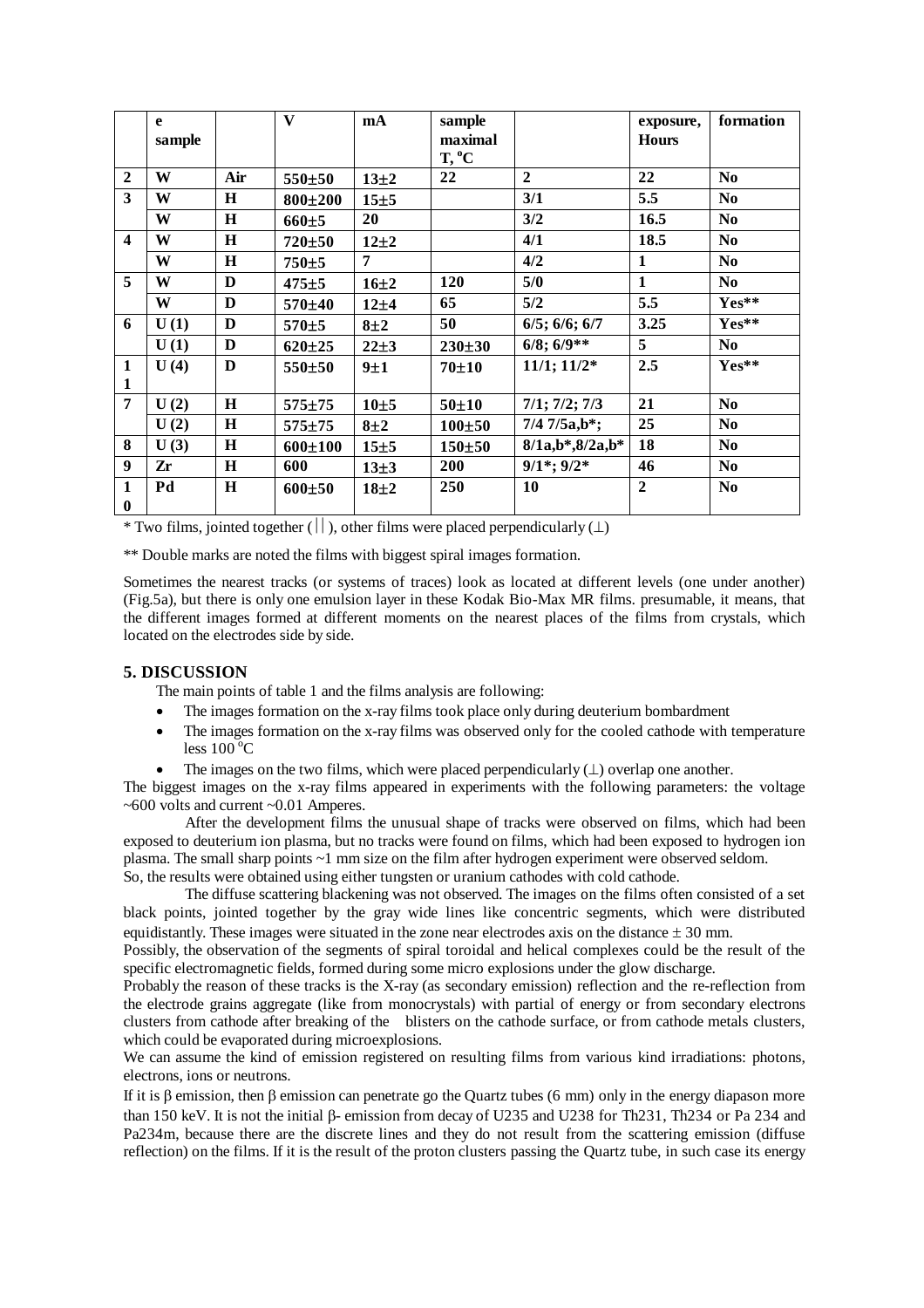must be more than 250- 300 keV. Possibly, it means that these tracks can result from the X-ray reflection or re-reflection with partial loss energy. If it is the secondary Bragg reflection (diagram Fig.1), then the loss of energy after X- ray reflection is  $\sim 0.50$  for Mo electrodes and 0.25 for re-reflection.

The reason for the said tracks on the films is not clear. It can be the secondary electrons clusters. It can be secondary X-ray reflection or re-reflection from clusters, break away from the electrodes surface. If we suggest the existence of neutron component in the nuclear reaction, it is necessary to take into account the absorption section value for hydrogen being 700 hundred times more than for deuterium, and the penetration through hydrogen been not real. We didn't observe the biggest coherent tracks after the hydrogen experiment. It can result from some very fast melting process during the microarcs or micro explosions formation. It should be noted that the first sharp maximum in the heat output during deuterium glow discharge was observed for the same parameters (small current and small cathode temperature)<sup>6</sup>. The possible reasons for the occurrence of the phenomena with big probably energy output and possible constructive reflection on the x-ray films are being discussion.

Instability of plasma is the first reason, which can lead to microexplosions, microarcs (burst, sparks on the cathode surface). The same effect can be observed from inhomogeneous surface with conics and whiskers formations. Second reason can be the blisters formation under surface during the irradiation by highdensity low energy ion. Result of proton (deuteron) clusters output from blisters formation and decay in the process like the process in the first wall of the thermonuclear reactor. It can be the result of clusters output of the cathode particles as consequence of the nuclear reactions in the zone of the microexplosion – microexplosion emission. The plasma instability leads to the crystal lattice excitation and increases the probability for emission generation of proton (deuteron), electron, x-ray and neutron component. The possibility of the nuclear reaction and output of the neutron component are higher in the deuterium as the result of the biggest adsorption section and lower of the scattering section in the hydrogen for the comparison with deuterium. The formation of some images on the x-ray films was observed earlier inside and outside the glow discharge plasma<sup>10</sup> and during the electrolysis method by T. Matsumoto<sup>11</sup>.

The possibility of the higher efficiency neutron and hard x-ray generation- magnify the effect was shown in the vacuum discharge with deuterium as the result of the multi reflection inside cluster, which was formed in interelectrode space $12$ .

# **6. CONCLUSION**

- BioMax MR Kodak films shown the reflexes of tracers of the unusual forms observed only for Uranium and Tungsten cathode samples in the Deuterium Glow Discharge exposure with cooled electrodes.
- Its location was preferably near cathode-anode on the  $\pm$  30 millimeters distance from the interelectrode axis.
- The figures with the symmetric spin structure overlapped on the other film, located perpendicularly with regard one to another.
- The geometry of images is allows estimating them as systems of reflection from the clusters of grain from cathode and (or) anode.
- It is not clear what kind of emission had really prevailed in the process of the images formation on the x - ray films. Nevertheless, it is possible to suggest, that it looks like a high-energy component registration under the low energy influence.

The complex of the data, which were observed during research under glow discharge plasma's interactions in the PSU (uranium  $\alpha$ ,  $\beta$ ,  $\gamma$  emission changing) and the previous data<sup>3-7</sup>, allowed to suggest a strong electromagnetic field emanation resulting from high-energy process generated under initiation by lower energy influence.

#### **ACKNOWLEGEMENT**

This research was supported by a gift from Mr. Charles Entenmann.

#### **REFERENCES**

- 1. Babad-Zahryani A.A., Savvatimova. I.B at al. Diffusion in the monocrystals of Molybdenum and silicon carbide during bombardment by ions in glow discharge. Atomic energy, v 48, 2, 1980 pp98-100
- 2. Babad-Zahryani A.A., Savvatimova. I.B at al. Tungsten damages in the helium plasma of glow discharge. Atomic energy, v 52, 4, 1982, pp. 253-256
- 3. Karabut A.B., Kucherov Ya.R., Savvatimova I.B. "Nuclear product ratio for glow discharge in deuterium". **Physics Letters** A, 170, 265-272 (1992).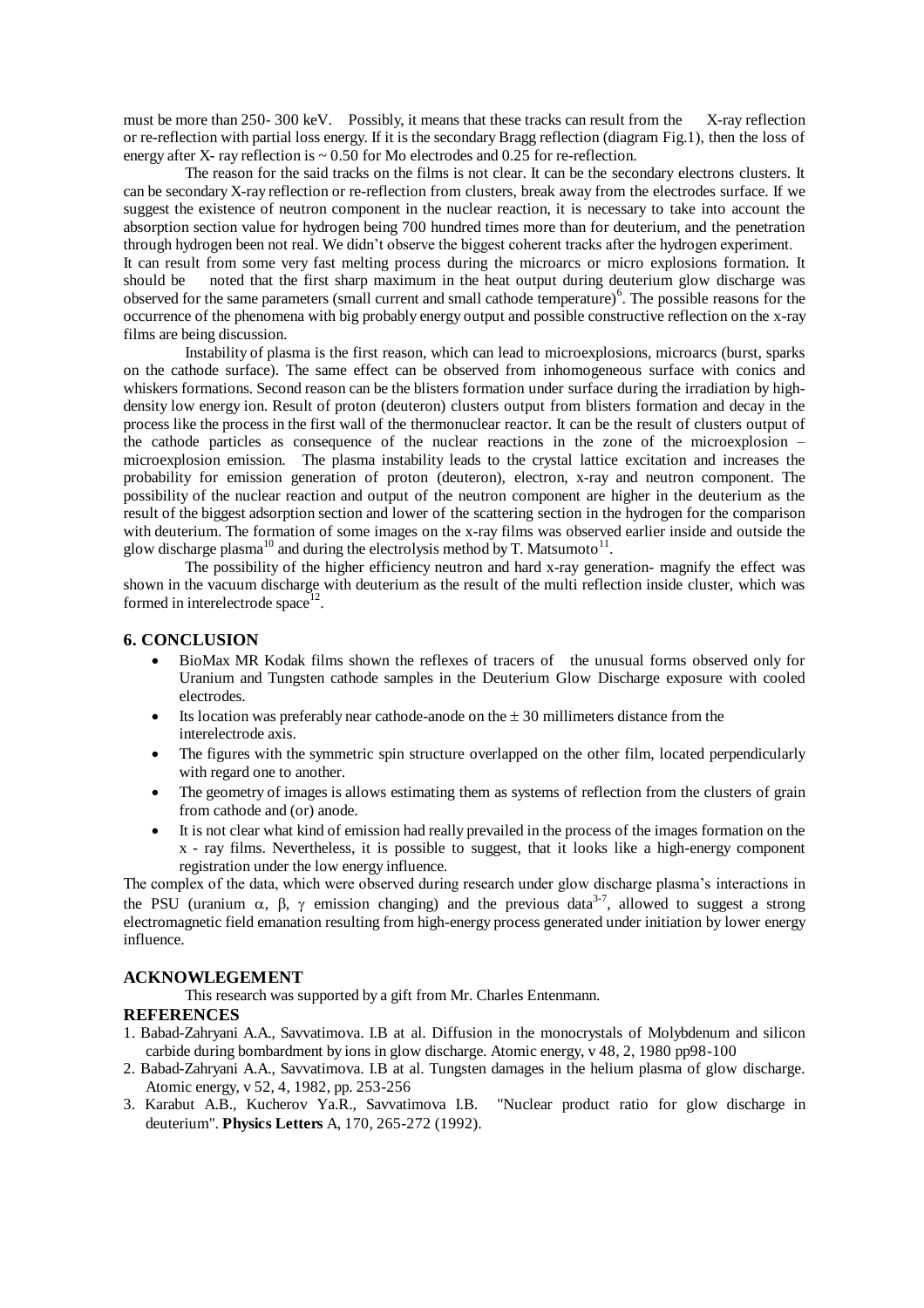- 4. Savvatimova, Ya.Kucherov and A. Karabut, "Cathode Material Change after Deuterium Glow Discharge Experiments, "**Transaction of Fusion Technology** " (December 1994); v.26, number 4T(1994), pp. 389-394.
- 5. A.B. Karabut, Ya.R. Kucherov, I.B. Savvatimova The Investigation Of Deuterium Nuclei Fusion At Glow Discharge Cathode"**Fusion Technology** Vol.20 Dec.1991 (P.924-928)
- 6. Savvatimova I.B., Korolev V.Ul. Comparative analysis of heat effect in various cathode materials exposed to glow discharge. ICCF7, Canada, 1998, p18
- 7**.** J. Dash, I. Savvatimova, S. Frantz, and F. Weis, "**Effects of Glow Discharge with Hydrogen Isotope** Plasmas on Radioactivity of Uranium" (ICCF9), 2002, China
- 8. Xing Z Li, Yun J.Yan, Jain Tian, Nuclear transmutation in Pd Deuteride. **70**, 123 (Conference Proceedings ICCF8, F. Scaramuzzi, editor, Italian Physical Society, Bologna, 2000).
- 9. Mizuno T, Ohmori T. Confirmation of heat generation and anomalous element caused by plasma electrolysis in the liquid.**70**, 75 (Conf. Proceedings ICCF8, F. Scaramuzzi, editor, Italian Physical Society, Bologna, 2000).
- 10. Savvatimova, "Reproducibility of Experiments in Glow Discharge and Processes Accompanying Deuterium Ions Bombardment" **70**, 277 (Conf. Proc.ICCF8, F. Scaramuzzi, edit., Italian Physical Society, Bologna, 2000).
- 11. Matsumoto T. Step to the discovery of Electro-Nuclear Collapse Japan, 2000, 289 p.
- 12. Yu. Kurilenkov. Hard x-rays, fast ions and fusion neutrons from interelectrode media of low energy vacuum discharge. Workshop on Mgneto-Plasma-Aerodinamics in aerospace applications, Ins for High Temperatures, Moscow, 2001, pp 423-433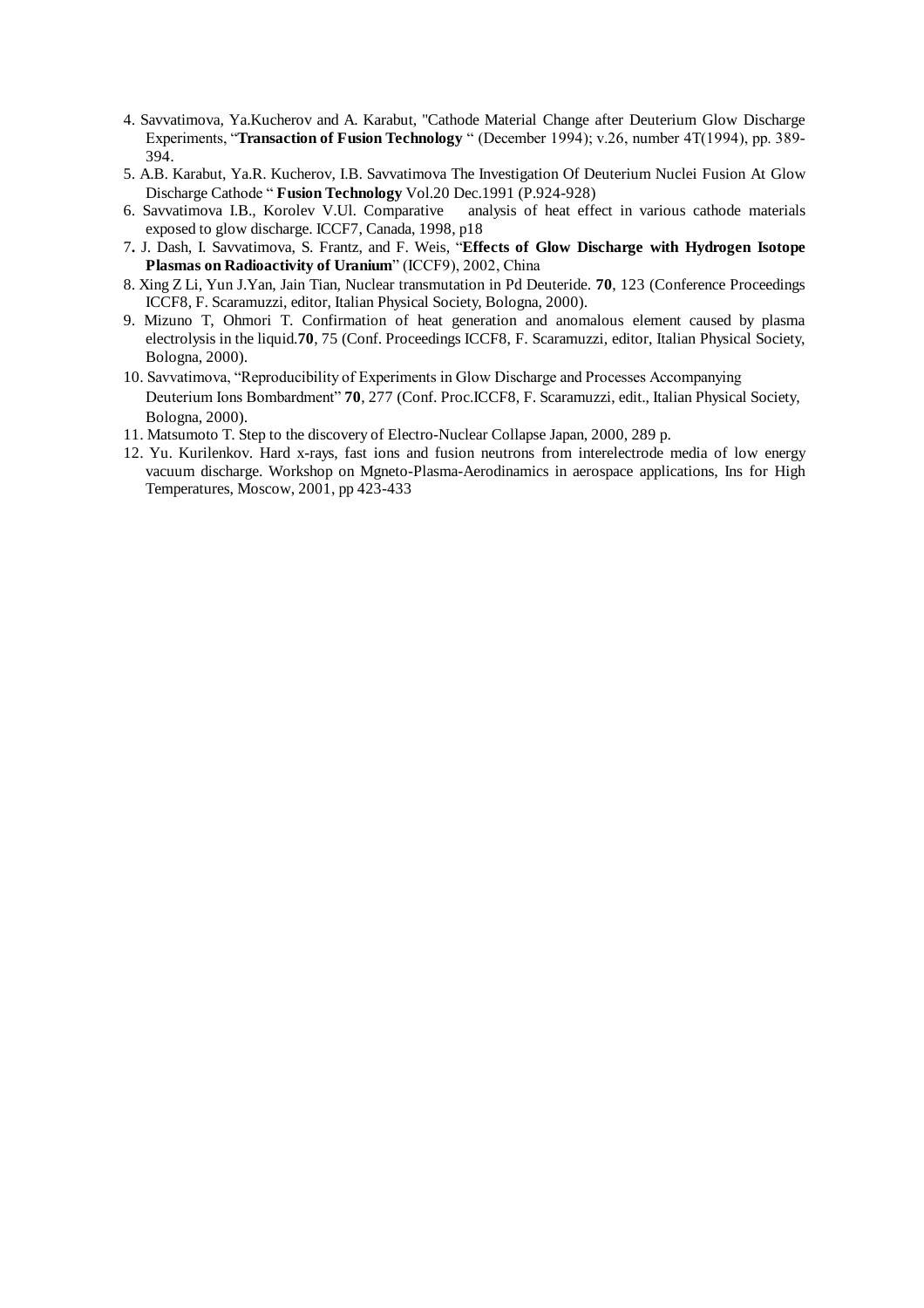# **FIGURES**



**Fig. 1 Diagram showing where the x –ray films were placed (A-zone of the images formation)**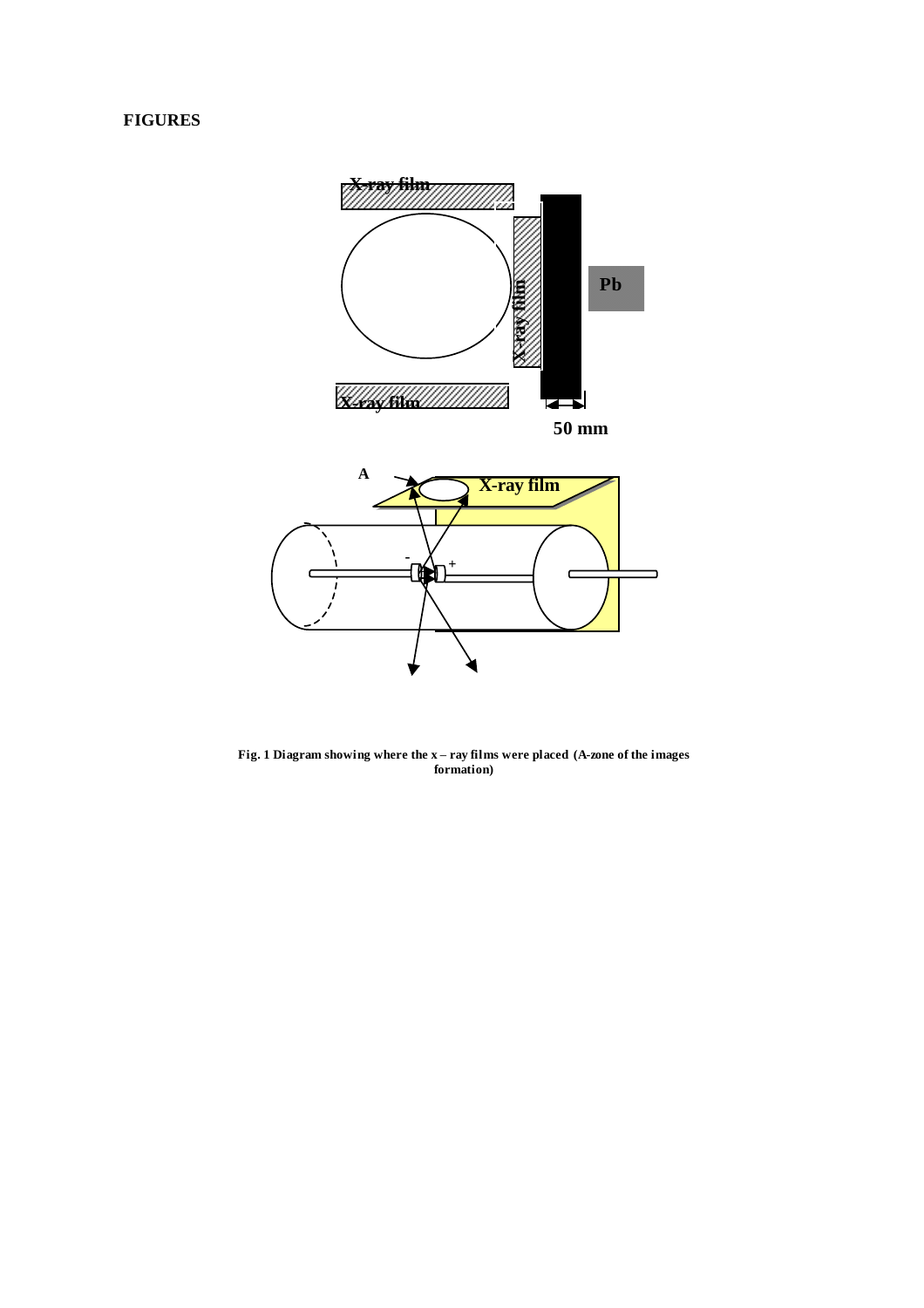

Fig2 Images on the films during one of the uranium-deuterium experiment and diagrams of its placing



Fig 3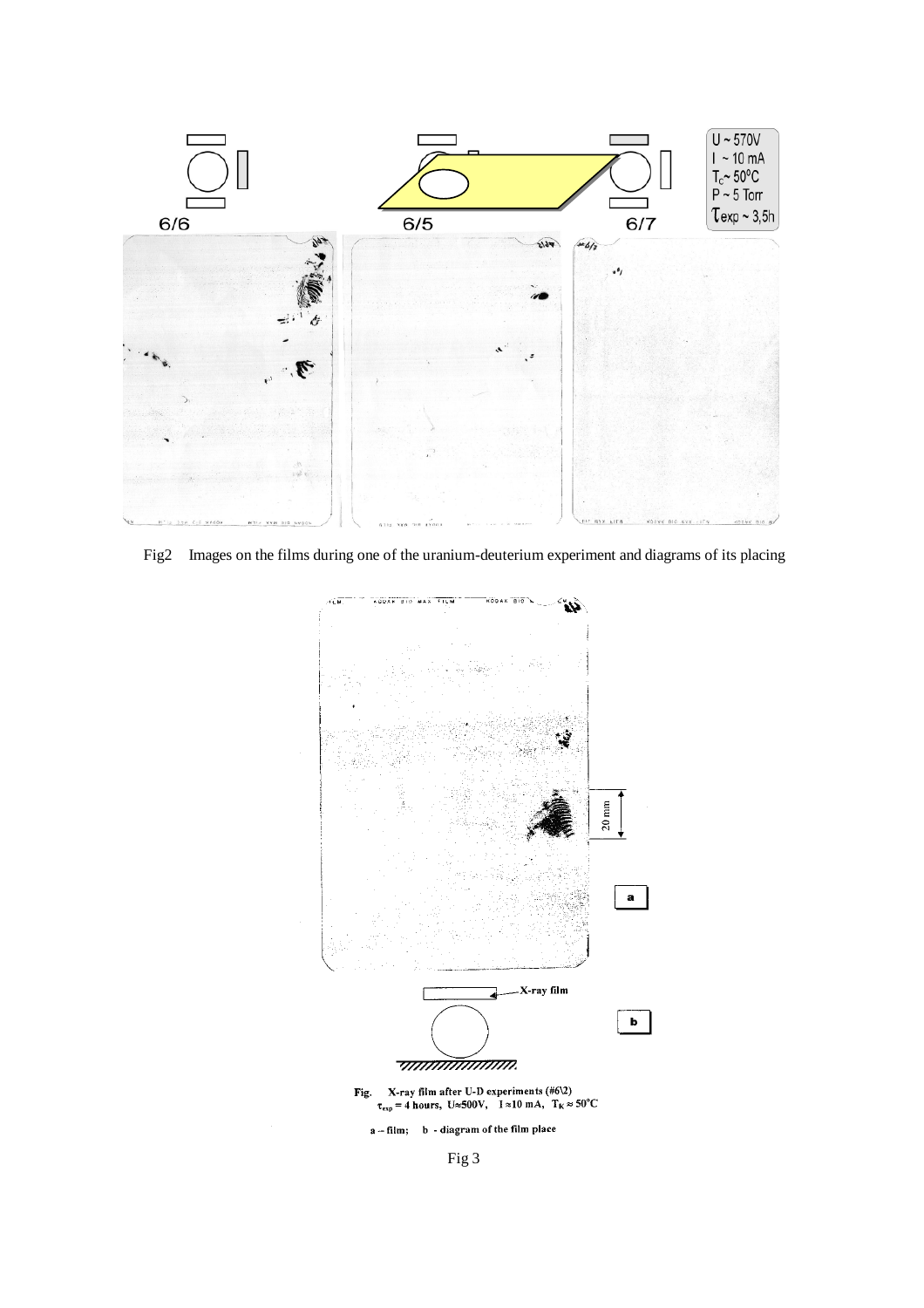

Fig.4 The fragment of the X-ray film after Uranium-Deuterium experiment A - zone of reflection  $(\sim 25 \text{ mm})$ , B - zone of reflection $(\sim 3 \text{ mm})$ 





Positive image for two  $(1)$  X-ray films of W-D experiment

**A**